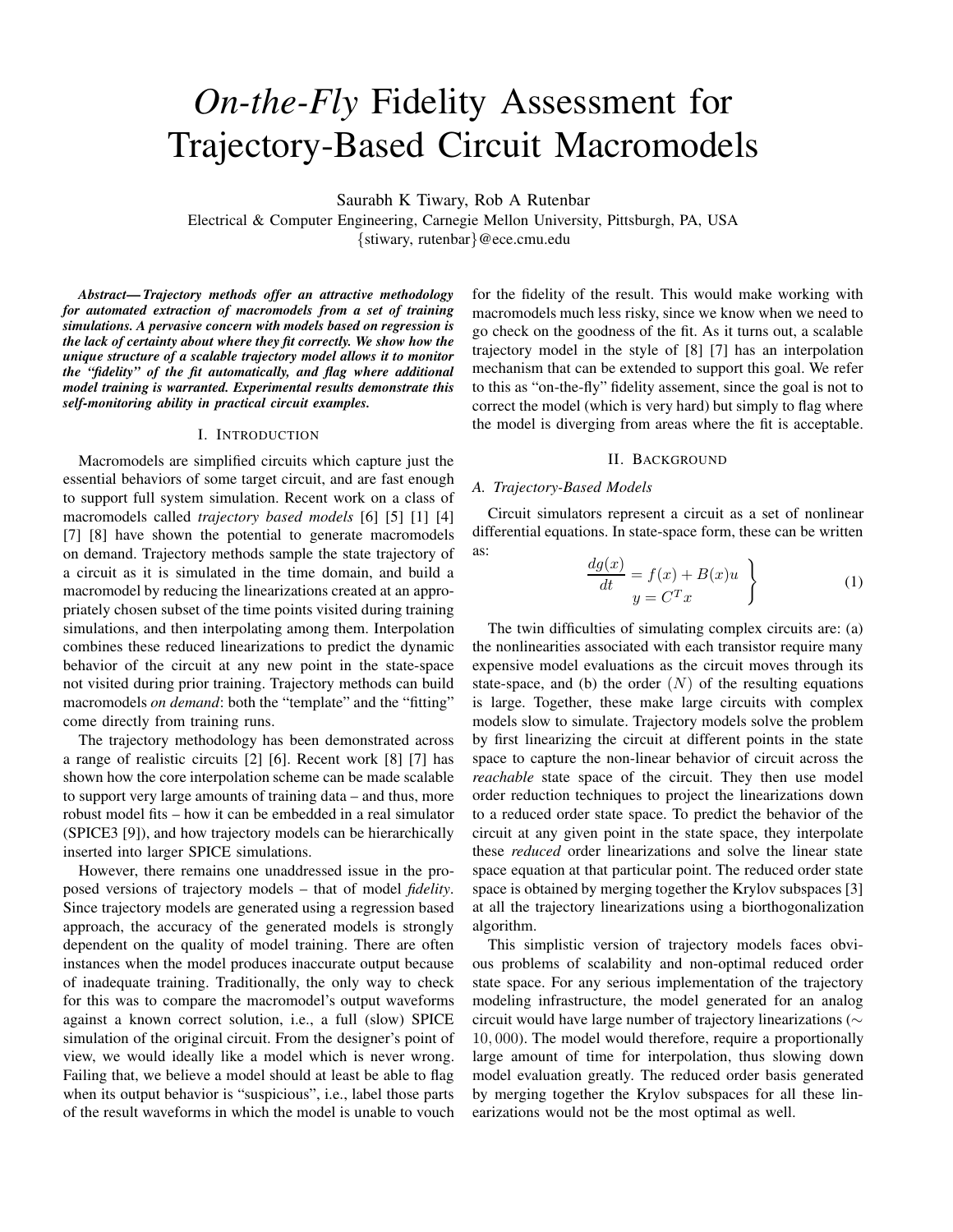Recent extensions [7] [8] to the trajectory strategy called *scalable trajectory models* have addressed these issues. They generate the state space equation at a new point by interpolating only the  $k$  nearest neighbors of that particular point (i.e., the  $k$  nearest points in state space visited during the training simulation runs used to build this model). These neighbors are found by using a smart search algorithm which makes the model evaluation time essentially independent of the number of linearizations. Also, the reduced order basis is individually computed for different *local* regions of the state space and the linearizations inside that region are projected using the computed basis. If the model is currently in a particular local region, the corresponding reduced order subspace is used for interpolation and model evaluation.

#### *B. Accuracy of Generated Models*

The quality of the models generated using trajectory based methodology is dependent on the type of training used to generate the trajectory linearizations. The trajectories are traced by the circuit in its state space for the inputs for which the model is trained. These trajectories are then sampled and linearizations generated at these sampled points. During actual use of the model, if the model is excited to unsampled regions of the state space, the output produced by the macromodel may not match the actual transistor level circuit output. Thus, an obvious way to generate a robust model is to train the circuit for a range of input waveforms such that almost all of the reachable state space is sampled. Unfortunately, we have no formal means to guarantee this, in the case of general circuits with arbitrary nonlinearities. This is, from the designer's viewpoint, quite annoying: "*is that glitch in my waveform a bug in my circuit, or a bug in my macromodel?*" If resolution of this question requires re-simulation of the original circuit at device level, this is obviously quite inefficient. A much more attractive solution would be if the model can "self monitor", that is, if the model can track some internal measure of its own confidence in the fidelity of its output, and tag low-confidence regions of the simulated waveforms for further investigation, or model refinement. As it turns out, the interpolation structure of a scalable trajectory model has all the proper information to allow us to do this.

#### III. SELF-MONITORING MODELS

#### *A. Distance as Error Criterion*

The notion of sampling the state space for capturing the non-linearities, as used in trajectory based models, gives us an idea of how one could implement *self-monitoring models*. Since the dynamics of the circuit is interpolated from a set of sampled linearizations that are close to the current point, we might guess that the quality of interpolated equations depends on how "close" the linearizations actually are. If the interpolating equations are very close by, then the linearized state space equation at the interpolated point should be very similar to the ones for the previously sampled training points. Hence, using these interpolating equations should produce "high confidence" waveforms. On the other hand, if the

sampled linearizations are far away from the current point, there is a high probability that the interpolated equations are very different from the actual circuit behavior, leading the model to mispredict the circuit's response. In other words, can we use some sort of a *distance metric* to predict model fidelity for a particular time-step evaluation?



Fig. 1. Using simply the distance metric does not help estimate model accuracy. (a) Figure compares the output produced by the model (solid) and circuit (dashed). (b) The distance to the previously visited nearest neighbor (NN) training point as the model is evaluated through state space. When the distance is large, the model does produce inaccurate results (dashed ellipses). However, in some cases, it produces good results even when the distance is large (solid ellipes).

Figure 1 shows the problems with using this idea. In regions where the model prediction is inaccurate, there does seem to be a correlation between the model error and distance from the nearest neighbors. However, there are other instances where the interpolating distance is quite large but the model accuracy is quite good. We can explain this as follows. There are regions in the state space where the dynamics of the circuit are changing very fast. Hence, if the interpolating points are far off, the model produces an inaccurate output. However, there are other regions in the state space where the circuit is very stable with minimal dynamics and small non-linear behavior. Thus, in these regions, even though the sampled points are far off, they all predict the same behavior, which is why we get good model response. We need a simple way to distinguish between these two cases, if we are to employ distance as a surrogate for our confidence in the model's fidelity.

#### *B. Neural Networks for Fidelity Prediction*

The above discussion suggests that we need to use some sort of a *locality* information along with the distance heuristic to predict model fidelity *on-the-fly*. That is, in certain regions of the state space, large interpolating distances mean inferior model response while in certain others, distance does not matter that much. The model output is good no matter what the distance from the nearest neighbor is. Modeling this kind of behavior is a standard machine learning problem and we use a standard technique of using Neural Networks to handle it. The locality information is utilized by training different neural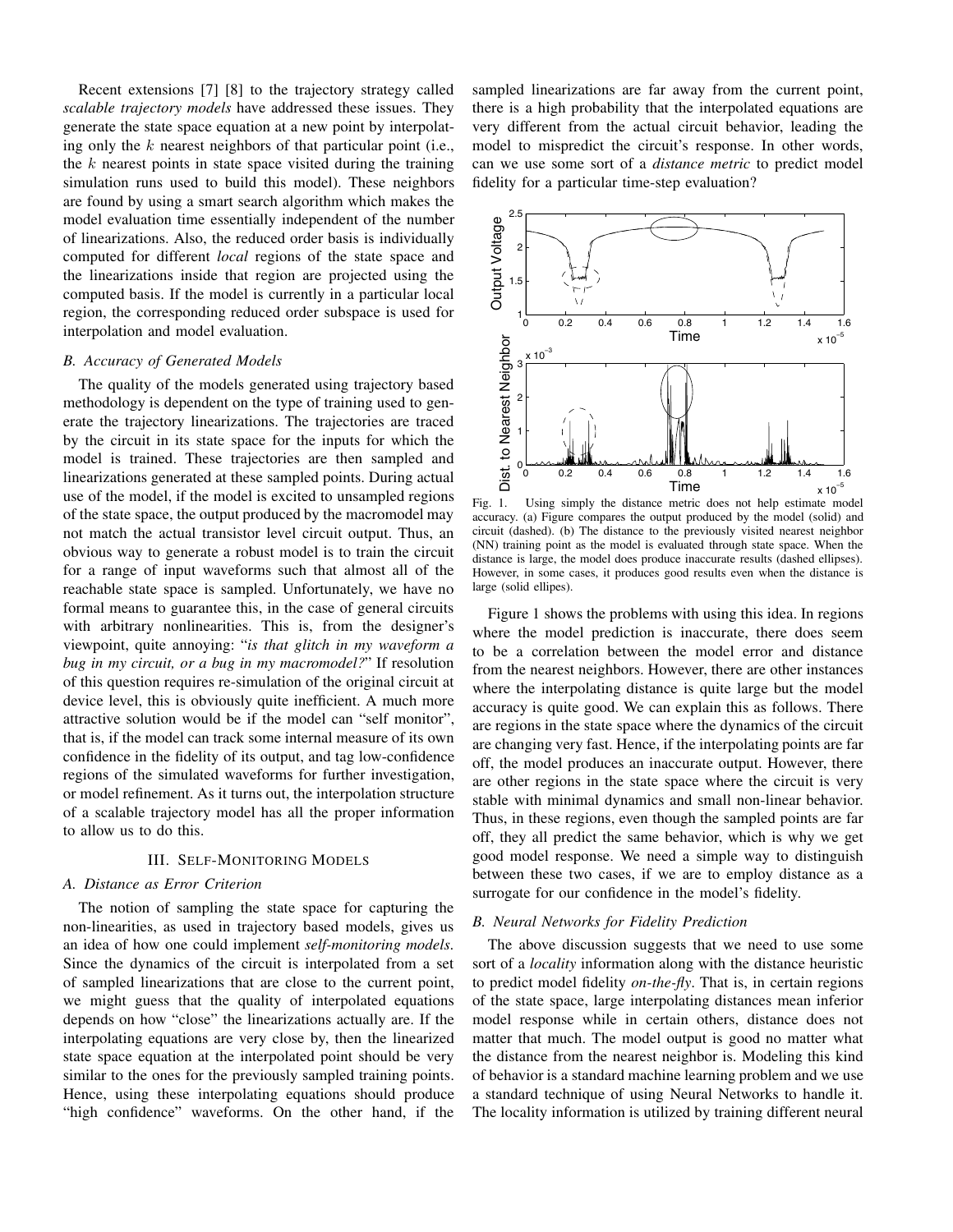networks for different regions of the state space. The trajectory modeling algorithm already segments the regions of the state space for local reduced order state space generation (Section II-A). For each of these regions, we train a neural network, corresponding to that region, to predict the waveform error of the local trajectory interpolation, as compared to the error-free training waveform.

We use the following information to train the neural networks.

- Distance from the nearest neighbor at the current timestep and 20 previous time-steps. The past history trains the network for "memory effects". If the interpolation was wrong at earlier time points, the model, most likely, will be producing incorrect output at the current time-step as well.
- Distance between the location of the model at the current and previous time-step. If the model dynamics are changing very fast, it is likely that it is producing incorrect output.



Fig. 2. Architecture of the neural network used for self-monitored fidelity assessment by the macromodel. It is a three layered neural network with one hidden layer. Sigmoidal fuction is used at each of the neurons to compute their respective outputs.

Once the trajectory samples are generated, the neural networks are trained by comparing the model response against the circuit output for a test input. Figure 2 shows the architecture of the neural network used for predicting model fidelity. If the local models for a particular region of the state space are used for interpolating the linearizations, we train the neural network corrsponding to that region with the input information and errors in output waveform. Once, they have been trained, we could fire these neural networks to get an estimate of model error at each evaluated time-step.

# *C. Applications*

We need to point out that as is the case with any machine learning algorithm, the trained neural network output will not always be perfect. Hence, the error estimates generated by them should not be used to "correct" the output of the trajectory model. Rather, our central idea is to employ these as an indicator of our confidence in the fidelity of the model fit for this time point. If the predicted error is sufficiently large in comparison to the waveform, we flag the waveform as suspect. The goal is to provide the designer with a quick "go / no-go" indicator that the model is working correctly. When parts of the waveform are flagged, the user should check the waveforms against full SPICE simulation of the device-level circuit and if possible, re-train the circuit. In cases where the predicted errors are small, the user can keep using the model without any alterations.

Another point to note is that since these neural network predictors are added on top of the core scalable modeling framework that we have developed [6] [8] [7], using them slows down the model. They require extra computation to predict the errors in model output. We lose simulation speedups while using them. Thus, we envision a special "diagnostic" mode in which the designer enables this self-monitoring capability. If one is unsure about model accuracy, one can turn on the predictor feature and get an idea of how good the models actually are. If the errors are too large, it means we are visiting unsampled/sparsely sampled regions of the state space. This means we need to "repair" the model.

An additional, attractive feature native to the trajectory based modeling methodology is that it is quite inexpensive to repair an incompletely trained model. We just need to populate the unsampled region of the state space with the trajectory linearizations for the failing test input and add these to the already created model database. There is no need to regenerate all the trajectory samples across all the training input once again. Once the model is incrementally updated, it is ready for use as a replacement of the original circuit.

#### IV. EXPERIMENTAL RESULTS

We have implemented a version of the scalable trajectory modeling methodology into Berkeley-SPICE3. We have also added the *on-the-fly* fidelity predictor on top of the modeling infrastructure. In this section, we present results showing the efficacy of this predictor.



We used a folded cascode opamp circuit (Figure 3) to test our idea of predicting fidelity on-the-fly. It is a 40 transistor circuit with 24 dimensional state space. Once the model was trained and reduced trajectory linearizations generated corresponding to local models, we trained our predictors (neural networks) for a series of test waveforms. There was one neural network (Figure 2) for each local region that we (automatically) partitioned the state space into. That particular network was trained when the local models corresponding to its region were fired for interpolating the state space equations. After training, when a new set of test waveforms was used as input to the model, the neural network corresponding to the interpolating cluster was again fired. However, this time, we